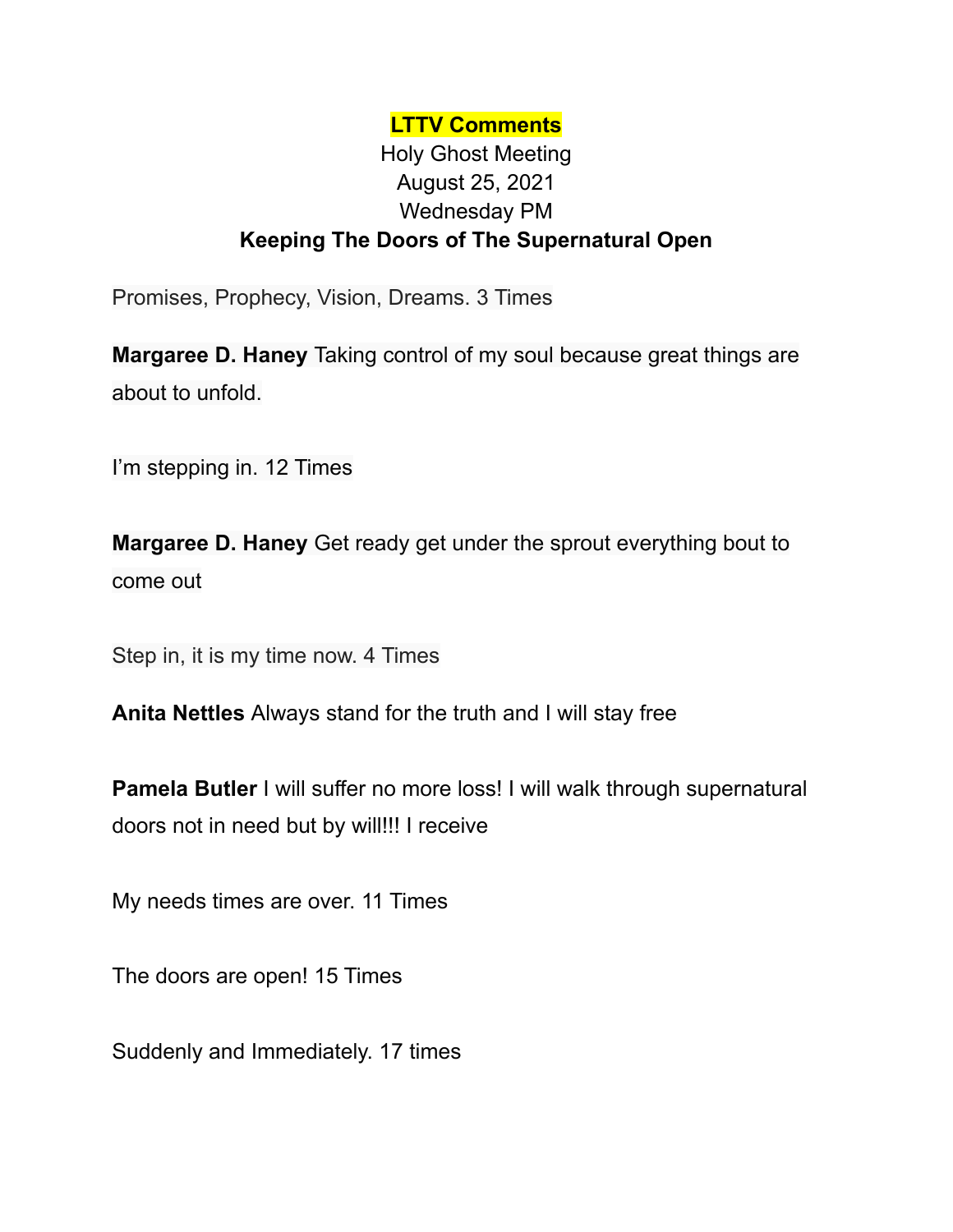My angels are working on my behalf. 5 Times

Supernatural doors are opening for me. 12 Times

Thank God for the Holy Ghost. 6 Times

The name of Jesus is a Supernatural door. 8 Times

**Margaree D. Haney** Problems is a promotion to make me reach or go deeper in the Spirit!!! I'm bout to bounce out of some things!!!

I am a Supernatural door for God to work through. 15 Times

**Queen Jones** I Am A Door For The Supernatural To Come To And Through In The Earth Realm

This is the church's time to shine. 3 Times

The door is already open. 9 Times

**Ida Manchester** I pack a gate opening anointing from this night forward.

Everybody can't go through my door, it's private just for me! 8 Times

I will never be shut out again. 21 Times

I serve a good God! 33 Times